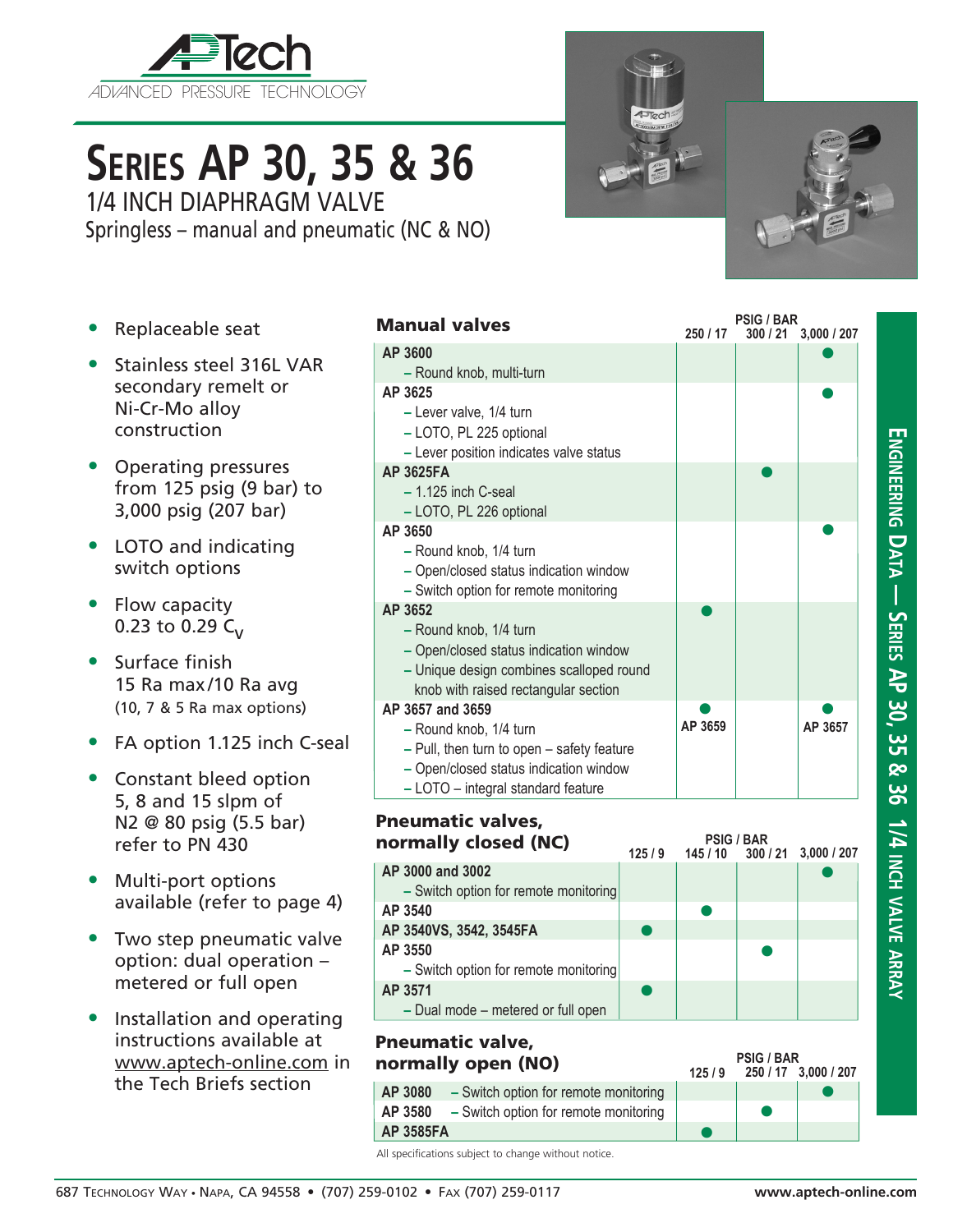### **T h e U lt i m at e i n U lt r a c l e a n T e c h n o l o g y**

#### Engineering Data — Manual valves

| Operating pressure       | AP 3652, 3659                                             | Vacuum to 250 psig (17 bar)    |
|--------------------------|-----------------------------------------------------------|--------------------------------|
|                          | AP 3625FA                                                 | Vacuum to 300 psig (21 bar)    |
|                          | AP 3600, 3625, 3650, 3657                                 | Vacuum to 3,000 psig (207 bar) |
| Flow coefficient $(C_v)$ | AP 3600, 3625, 3650, 3652, 3657, 3659 0.29 ( $XT = 0.6$ ) |                                |

#### Engineering Data — Pneumatic valves

| Operating pressure       | AP 3540VS, 3542, 3571, 3545, 3585<br>AP 3540<br>AP 3580<br>AP 3550<br>AP 3000, 3002, 3080 | Vacuum to 125 psig (9 bar)<br>Vacuum to 145 psig (10 bar)<br>Vacuum to 250 psig (17 bar)<br>Vacuum to 300 psig (21 bar)<br>Vacuum to 3,000 psig (207 bar) |
|--------------------------|-------------------------------------------------------------------------------------------|-----------------------------------------------------------------------------------------------------------------------------------------------------------|
| Flow coefficient $(C_v)$ | AP 3000, 3080<br>AP 3002<br>AP 3540, 3542, 3545, 3550, 3571,<br>AP 3580, 3585             | $0.23$ (X <sub>T</sub> = 0.5)<br>$0.28$ (X <sub>T</sub> = 0.5)<br>$0.29$ (X <sub>T</sub> = 0.6)<br>$0.29$ (X <sub>T</sub> = 0.6)                          |
| <b>Status</b>            | AP 3000, 3002, 3540, 3542, 3545<br>AP 3550, 3571<br>AP 3080, 3580, 3585                   | Normally closed (NC)<br>Normally closed (NC)<br>Normally open (NO)                                                                                        |
| Actuation pressure       | AP 3000, 3002, 3540, 3550<br>AP 3080, 3545, 3571, 3580, 3585<br>AP 3542                   | 70 to 110 psig (5 to 8 bar)<br>70 to 110 psig (5 to 8 bar)<br>60 to 110 psig (4 to 8 bar)                                                                 |
| Actuation port           | AP 3000, 3002, 3080, 3540, 3545,<br>AP 3580, 3585<br>AP 3542<br>AP 3550, 3571             | 1/8 NPT, top port<br>1/8 NPT, top port<br>M5 top port<br>M5 side port                                                                                     |

#### Engineering Data — Other parameters all valves

| Inlet and outlet connectors | 1/4 and 3/8 inch face seal or tube weld, FA 1.125 inch C-seal          |
|-----------------------------|------------------------------------------------------------------------|
| Internal volume             | $0.06$ in <sup>3</sup> (1.07 cm <sup>3</sup> )                         |
| Operating temperature       | -40° to +160° F (-40° to 71° C)*                                       |
| Surface finish              | 15 µin. Ra max / 10 µin. Ra avg. (0.4/0.25 µm) standard;               |
|                             | 10 μin (0.25 μm); 7 μin (0.18 μm); and 5 μin (0.13 μm) Ra max optional |
| Proof pressure              | 150% of operating pressures                                            |
| Burst pressure              | 300% of operating pressures                                            |
| Inboard leakage             | $2 \times 10^{-10}$ sccs                                               |
| Outboard leakage            | $2 \times 10^{-9}$ sccs He                                             |
| Leakage across seat         | $1 \times 10^{-9}$ sccs He                                             |

#### Engineering Data — Wetted materials all valves

|           |                                | H (not available FA)        |
|-----------|--------------------------------|-----------------------------|
| Body      | SS 316L secondary remelt       | Ni-Cr-Mo alloy / UNS N06022 |
| Finish    | Electropolished and passivated | Electropolished             |
| Diaphragm | Ni-Co Alloy / UNS R30003       | Ni-Co Alloy / UNS R30003    |
| Seat      | PCTFE (Polyimide optional)     | <b>PCTFE</b>                |

### AP 3571 – Metered flow range tolerance at 80 psig  $N_2$  inlet, 0 psig outlet

| 10 to 20 slpm    | $+/- 6$ slpm  |
|------------------|---------------|
| $21$ to 50 slpm  | $+/- 10$ slpm |
| $51$ to 100 slpm | $+/- 15$ slpm |
| 101 to 200 slpm  | $+/- 20$ slpm |

\*VS option 14º to 194ºF (-10º to + 90ºC). All specifications subject to change without notice.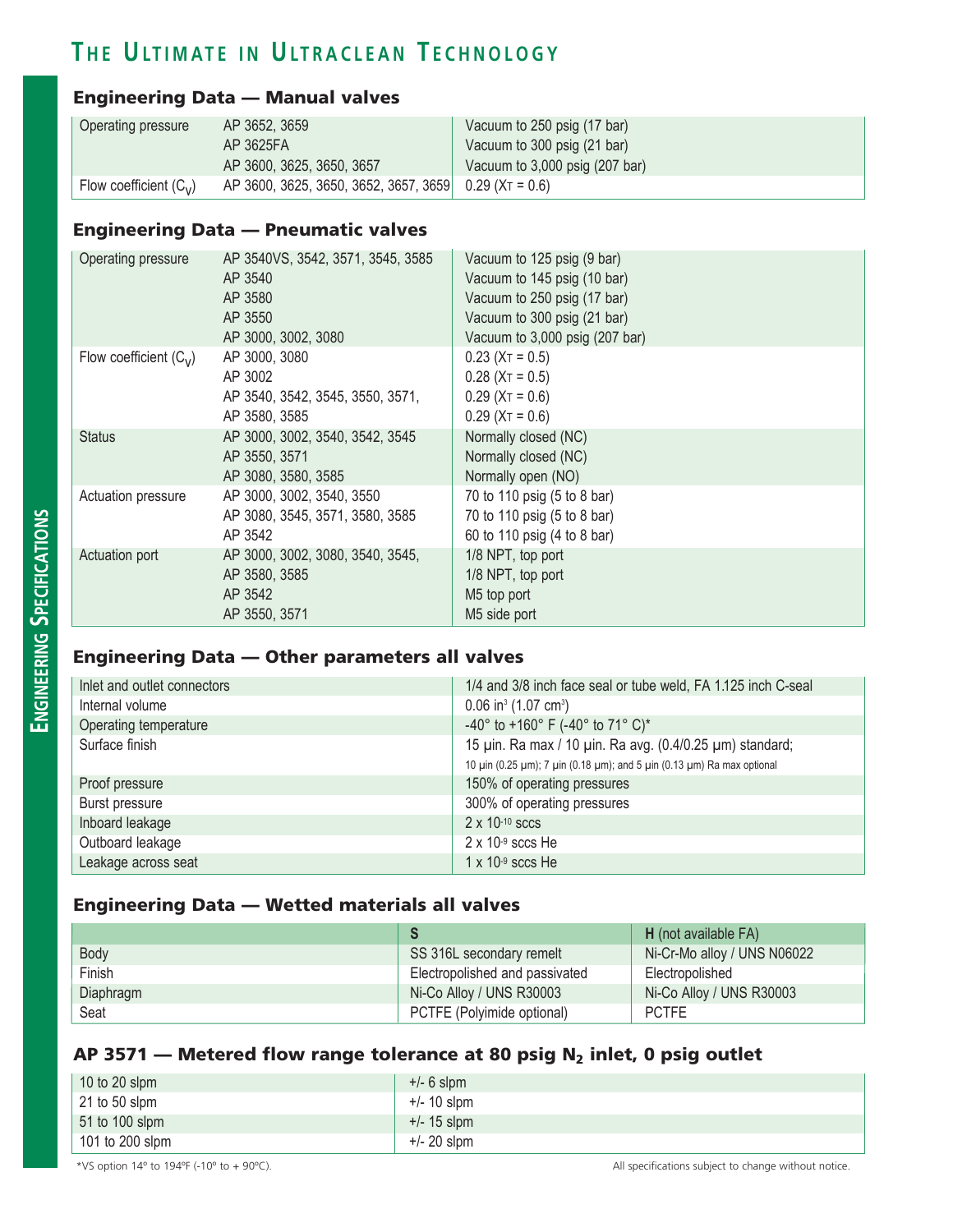







- Height of the valve (H) is an approximate value.
- All specifications subject to change without notice.
- All manual valves are shown in open position.

| <b>VALVE</b> | D     |      | н       |     |
|--------------|-------|------|---------|-----|
|              | inch  | mm   | inch    | mm  |
| AP3000       | ø1.98 | 50.3 | $-4.10$ | 104 |
| AP3002       | ø1.98 | 50.3 | $-4.10$ | 104 |
| AP3080       | ø1.98 | 50.3 | $-4.89$ | 124 |
| AP3540       | ø1.46 | 37.1 | $-3.49$ | 89  |
| AP3542       | ø1.57 | 40.0 | $-2.24$ | 57  |
| AP3550       | ø1.37 | 34.8 | $-3.28$ | 83  |
| AP3571       | ø1.72 | 43.7 | $-3.63$ | 92  |
| AP3580       | ø1.46 | 37.1 | $-3.17$ | 81  |
| AP3600       | ø2.12 | 53.8 | $-3.00$ | 76  |
| AP3625       | 2.04  | 51.8 | $-2.94$ | 75  |
| AP3650       | ø1.87 | 47.5 | $-3.02$ | 77  |
| AP3652       | ø1.50 | 38.0 | $-2.17$ | 55  |
| AP3657       | ø1.87 | 47.5 | $-3.60$ | 91  |
| AP3659       | ø1.30 | 33.0 | $-3.13$ | 80  |







| <b>STAINLESS STEEL BODY</b> |                  |      |      |      |  |
|-----------------------------|------------------|------|------|------|--|
|                             | в                |      | h    |      |  |
| <b>CONNECTION</b>           | inch             | mm   | inch | mm   |  |
| <b>FV4, MV4</b>             | $1.390 \pm .010$ | 35.3 | 0.44 | 11.2 |  |
| TW4                         | $1.060 \pm .010$ | 26.9 | 0.44 | 11.2 |  |
| FV6, MV6                    | $1.930 \pm .010$ | 49.0 | 0.44 | 11.2 |  |
| TW6                         | $1.325 \pm .010$ | 33.7 | 0.44 | 11.2 |  |

| <b>H BODY</b>     |                  |      |      |      |
|-------------------|------------------|------|------|------|
|                   | C                |      |      |      |
| <b>CONNECTION</b> | inch<br>mm       |      | inch | mm   |
| <b>FV4, MV4</b>   | $1.450 \pm .010$ | 36.8 | 0.44 | 11.2 |
| TW4               | $1.080 \pm .010$ | 27.4 | 0.44 | 11.2 |
| <b>FV6, MV6</b>   | $1.930 \pm .010$ | 49.0 | 0.44 | 11.2 |
| TW6               | $1.325 \pm .010$ | 33.7 | 0.44 | 11.2 |